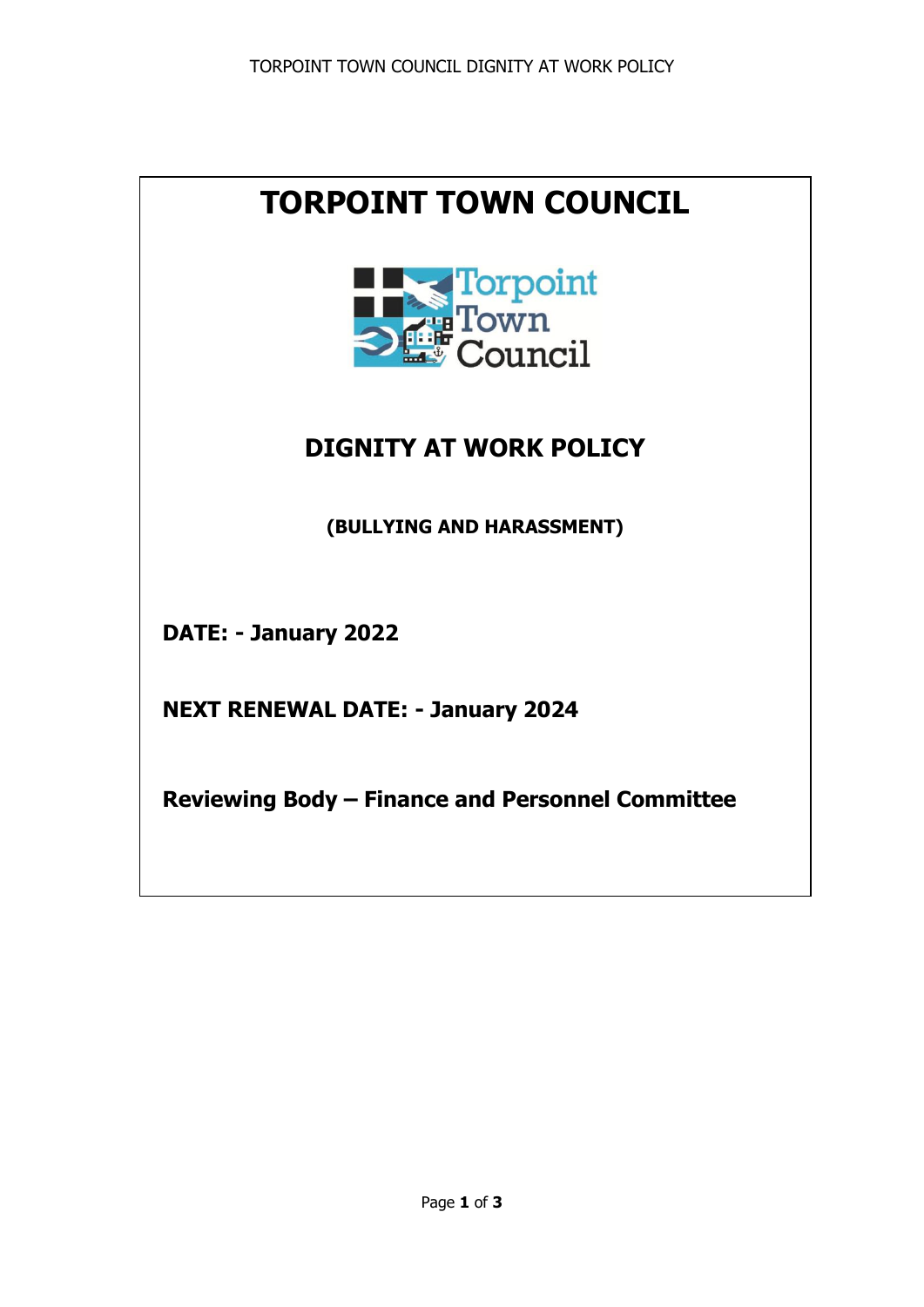# **COUNCIL STATEMENT OF INTENT**

"In support of our value to respect others, Torpoint Town Council will not tolerate bullying or harassment by, or of, any of its employees, officials, Members, contractors, visitors to the council or members of the public from the community which we serve. The council is committed to the elimination of any form of intimidation in the workplace".

The Dignity at Work Policy plays an important part in preventing staff from experiencing bullying and harassment whilst work and ensuring all staff are clear about what is acceptable behaviour in the workplace. All employees are to be treated with dignity, respect and courtesy and to experience no form of discrimination.

Dignity at work is the principle of maintaining a healthy, safe and enjoyable place to go about your employment, it can only be achieved once each of these points is met: -

- $\triangleright$  The workplace is free form bullying, harassment and victimisation;
- $\triangleright$  All staff are considerate of each other and treat each other with respect;
- $\triangleright$  Unlawful discrimination is any form is never experienced;
- $\triangleright$  All employees' skills and abilities are valued and championed.

### **Definitions of Bullying and Harassment**

#### **Bullying**

"Bullying may be characterised as a pattern of offensive, intimidating, malicious, insulting or humiliating behaviour; an abuse of this use of power or authority which tends to undermine an individual or a group of individuals, gradually eroding their confidence and capability, which may cause them to suffer stress."

#### **Harassment** is

"Unwanted conduct that violates a person's dignity or creates an intimidating, hostile, degrading, humiliating or offensive environment." This usually covers, but is not limited to, harassment on the grounds of sex, marital status, sexual orientation, race, colour, nationality, ethnic origin, religion, belief, disability or age.

These definitions are derived from the ACAS guidance on the topic.

Torpoint Town Council has a duty of care towards all their workers and liability under common law arising out of the Employment Rights Act 1996 and the Health and Safety at Work Act 1974. If an employer fails to act reasonably with regard to this duty of care by allowing bullying or harassment to continue unchallenged an employee may decide to resign and claim 'constructive dismissal' at an Employment Tribunal. Under the Equality Act 2010 bullying or harassment related to one of the protected

characteristics covered by the Act (age, gender, marital status, sexual orientation, race, religion, belief, colour, disability) can be considered unlawful discrimination which could lead to an Employment Tribunal claim for discrimination.

# **Process for dealing with complaints of Bullying and Harassment**

**Informal approach** – Anyone; employee, contractor, member or visitor, who feels he or she is being bullied or harassed should try to resolve the problem informally, in the first instance. It may be sufficient to explain to the person(s) involved in the unwanted behaviour, or an intermediary, that their conduct is unacceptable, offensive or causing